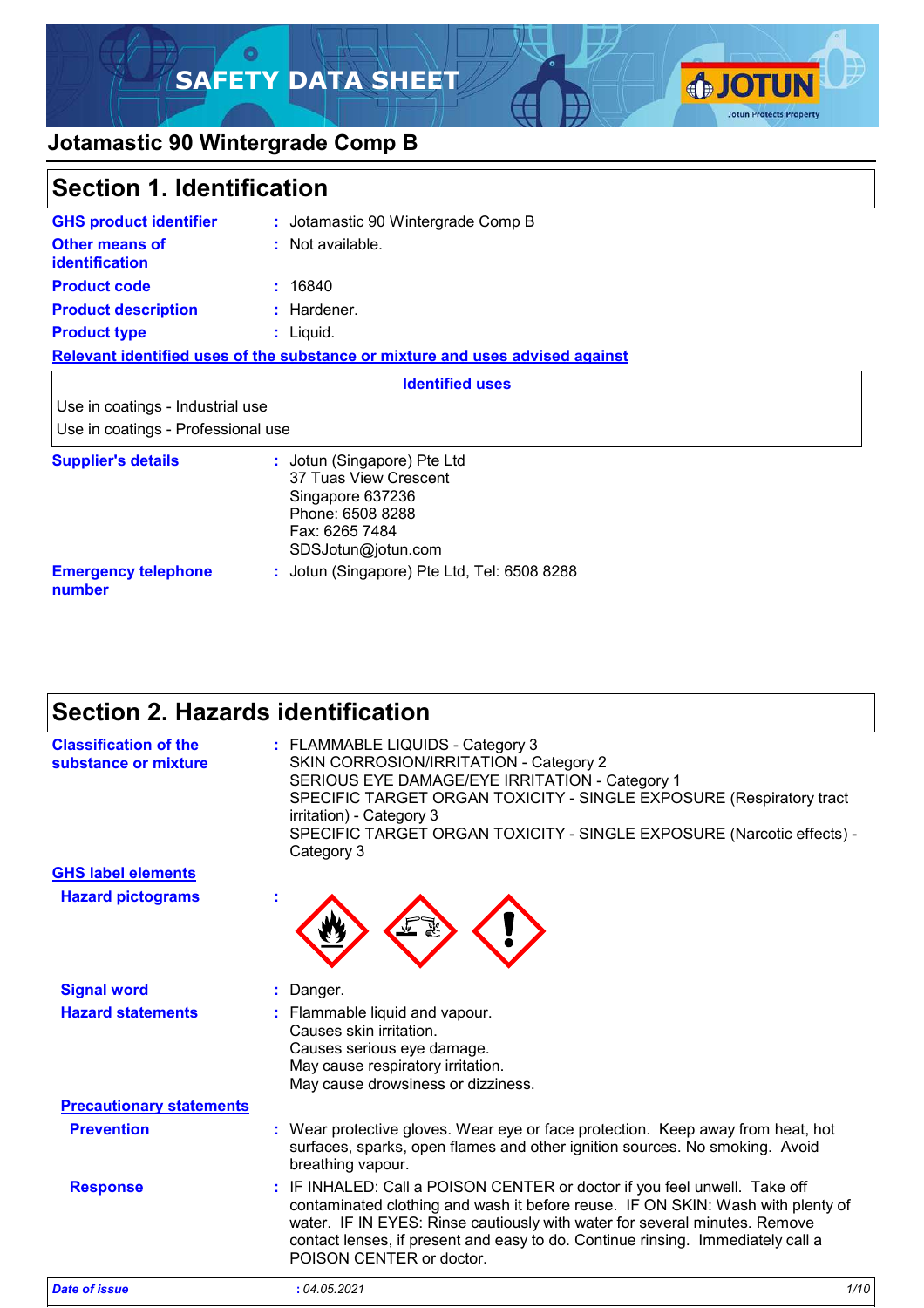# **Section 2. Hazards identification**

| <b>Storage</b>  | : Store in a well-ventilated place. Keep container tightly closed. Keep cool.                                        |
|-----------------|----------------------------------------------------------------------------------------------------------------------|
| <b>Disposal</b> | Dispose of contents and container in accordance with all local, regional, national<br>and international regulations. |

**Other hazards which do not :** None known.

**result in classification**

# **Section 3. Composition/information on ingredients**

| <b>Substance/mixture</b>            | : Mixture         |
|-------------------------------------|-------------------|
| Other means of<br>identification    | : Not available.  |
| <b>CAS number/other identifiers</b> |                   |
| <b>CAS number</b>                   | : Not applicable. |
| <b>EC</b> number                    | : Mixture         |
| <b>Product code</b>                 | : 16840           |

| <b>Ingredient name</b> | $\frac{1}{2}$ | <b>CAS number</b> |
|------------------------|---------------|-------------------|
| butan-1-ol             | ≥10 - <25     | $71-36-3$         |
| ethylenediamine        | <1            | $107 - 15 - 3$    |

**There are no additional ingredients present which, within the current knowledge of the supplier and in the concentrations applicable, are classified as hazardous to health or the environment and hence require reporting in this section.**

**Occupational exposure limits, if available, are listed in Section 8.**

**Chemical formula :** Not applicable.

### **Section 4. First aid measures**

| <b>Description of necessary first aid measures</b> |                                                                                                                                                                                                                                                                                                                                                                                                                                                                                                                                                                                                                                                                                                                                                                                                                                                                                                               |
|----------------------------------------------------|---------------------------------------------------------------------------------------------------------------------------------------------------------------------------------------------------------------------------------------------------------------------------------------------------------------------------------------------------------------------------------------------------------------------------------------------------------------------------------------------------------------------------------------------------------------------------------------------------------------------------------------------------------------------------------------------------------------------------------------------------------------------------------------------------------------------------------------------------------------------------------------------------------------|
| <b>Eye contact</b>                                 | : Get medical attention immediately. Call a poison center or physician. Immediately<br>flush eyes with plenty of water, occasionally lifting the upper and lower eyelids.<br>Check for and remove any contact lenses. Continue to rinse for at least 10 minutes.<br>Chemical burns must be treated promptly by a physician.                                                                                                                                                                                                                                                                                                                                                                                                                                                                                                                                                                                   |
| <b>Inhalation</b>                                  | Get medical attention immediately. Call a poison center or physician. Remove<br>victim to fresh air and keep at rest in a position comfortable for breathing. If it is<br>suspected that fumes are still present, the rescuer should wear an appropriate mask<br>or self-contained breathing apparatus. If not breathing, if breathing is irregular or if<br>respiratory arrest occurs, provide artificial respiration or oxygen by trained personnel.<br>It may be dangerous to the person providing aid to give mouth-to-mouth<br>resuscitation. If unconscious, place in recovery position and get medical attention<br>immediately. Maintain an open airway. Loosen tight clothing such as a collar, tie,<br>belt or waistband. In case of inhalation of decomposition products in a fire,<br>symptoms may be delayed. The exposed person may need to be kept under<br>medical surveillance for 48 hours. |
| <b>Skin contact</b>                                | Get medical attention immediately. Call a poison center or physician. Flush<br>contaminated skin with plenty of water. Remove contaminated clothing and shoes.<br>Wash contaminated clothing thoroughly with water before removing it, or wear<br>gloves. Continue to rinse for at least 10 minutes. Chemical burns must be treated<br>promptly by a physician. Wash clothing before reuse. Clean shoes thoroughly<br>before reuse.                                                                                                                                                                                                                                                                                                                                                                                                                                                                           |
| <b>Ingestion</b>                                   | : Get medical attention immediately. Call a poison center or physician. Wash out<br>mouth with water. Remove dentures if any. Remove victim to fresh air and keep at<br>rest in a position comfortable for breathing. If material has been swallowed and the<br>exposed person is conscious, give small quantities of water to drink. Stop if the<br>exposed person feels sick as vomiting may be dangerous. Do not induce vomiting<br>unless directed to do so by medical personnel. If vomiting occurs, the head should<br>be kept low so that vomit does not enter the lungs. Chemical burns must be treated<br>promptly by a physician. Never give anything by mouth to an unconscious person.<br>If unconscious, place in recovery position and get medical attention immediately.<br>Maintain an open airway. Loosen tight clothing such as a collar, tie, belt or<br>waistband.                        |

*Date of issue* **:** *04.05.2021 2/10*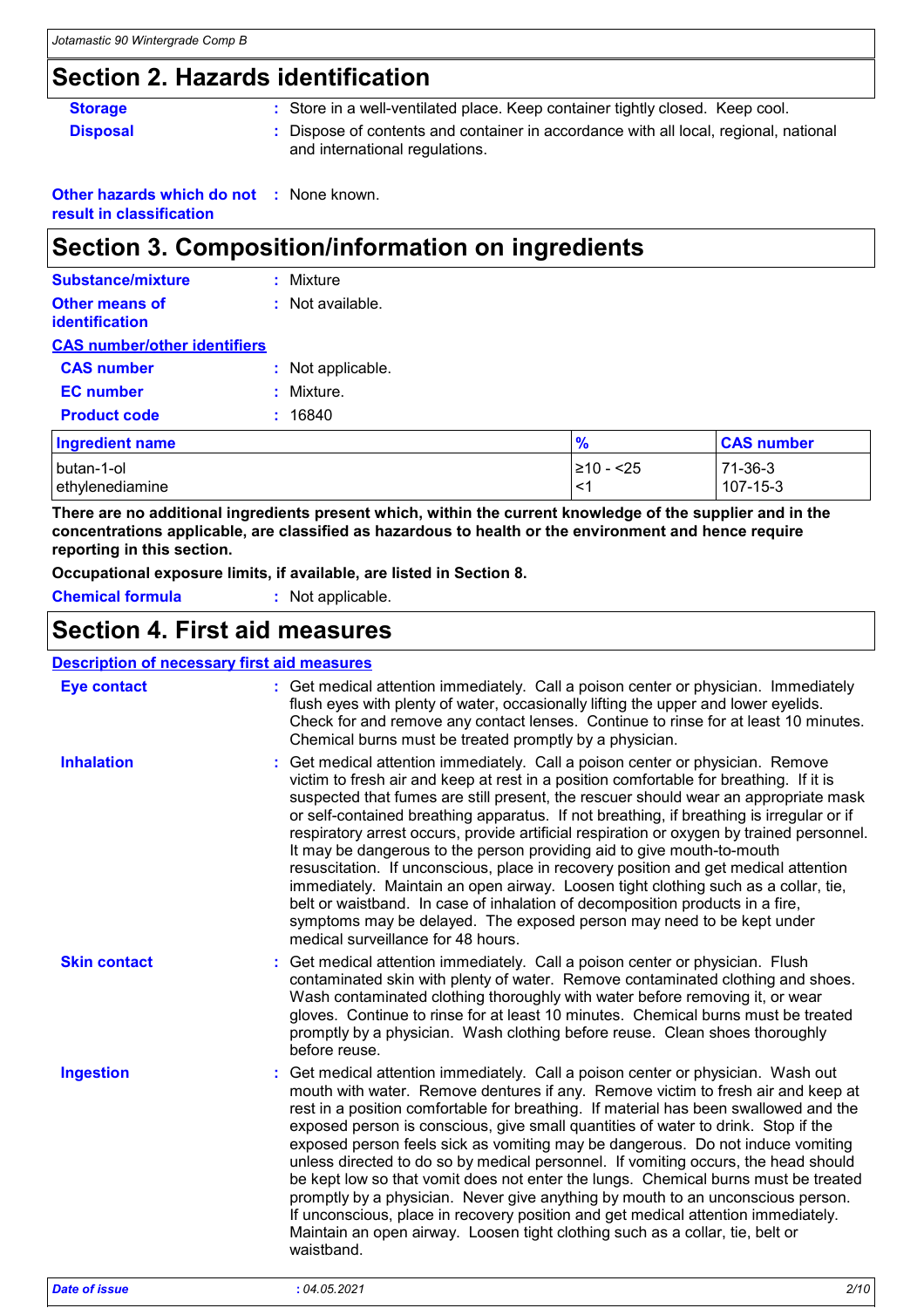### **Section 4. First aid measures**

| Most important symptoms/effects, acute and delayed                              |                                                                                                                                                                                                                                                                                                                                                                                                                 |
|---------------------------------------------------------------------------------|-----------------------------------------------------------------------------------------------------------------------------------------------------------------------------------------------------------------------------------------------------------------------------------------------------------------------------------------------------------------------------------------------------------------|
| <b>Potential acute health effects</b>                                           |                                                                                                                                                                                                                                                                                                                                                                                                                 |
| <b>Eye contact</b>                                                              | : Causes serious eye damage.                                                                                                                                                                                                                                                                                                                                                                                    |
| <b>Inhalation</b>                                                               | May cause drowsiness or dizziness. May cause respiratory irritation.                                                                                                                                                                                                                                                                                                                                            |
| <b>Skin contact</b>                                                             | : Causes skin irritation.                                                                                                                                                                                                                                                                                                                                                                                       |
| <b>Ingestion</b>                                                                | : No known significant effects or critical hazards.                                                                                                                                                                                                                                                                                                                                                             |
| <b>Over-exposure signs/symptoms</b>                                             |                                                                                                                                                                                                                                                                                                                                                                                                                 |
| <b>Eye contact</b>                                                              | : Adverse symptoms may include the following:<br>pain<br>watering<br>redness                                                                                                                                                                                                                                                                                                                                    |
| <b>Inhalation</b>                                                               | : Adverse symptoms may include the following:<br>respiratory tract irritation<br>coughing<br>nausea or vomiting<br>headache<br>drowsiness/fatigue<br>dizziness/vertigo<br>unconsciousness                                                                                                                                                                                                                       |
| <b>Skin contact</b>                                                             | : Adverse symptoms may include the following:<br>pain or irritation<br>redness<br>blistering may occur                                                                                                                                                                                                                                                                                                          |
| <b>Ingestion</b>                                                                | : Adverse symptoms may include the following:<br>stomach pains                                                                                                                                                                                                                                                                                                                                                  |
|                                                                                 | Indication of immediate medical attention and special treatment needed, if necessary                                                                                                                                                                                                                                                                                                                            |
| <b>Notes to physician</b>                                                       | : In case of inhalation of decomposition products in a fire, symptoms may be delayed.<br>The exposed person may need to be kept under medical surveillance for 48 hours.                                                                                                                                                                                                                                        |
| <b>Specific treatments</b>                                                      | : No specific treatment.                                                                                                                                                                                                                                                                                                                                                                                        |
| <b>Protection of first-aiders</b><br>See toxicological information (Section 11) | : No action shall be taken involving any personal risk or without suitable training. If it<br>is suspected that fumes are still present, the rescuer should wear an appropriate<br>mask or self-contained breathing apparatus. It may be dangerous to the person<br>providing aid to give mouth-to-mouth resuscitation. Wash contaminated clothing<br>thoroughly with water before removing it, or wear gloves. |

**See toxicological information (Section 11)**

### **Section 5. Firefighting measures**

#### Promptly isolate the scene by removing all persons from the vicinity of the incident if **:** there is a fire. No action shall be taken involving any personal risk or without suitable training. Move containers from fire area if this can be done without risk. Use water spray to keep fire-exposed containers cool. **Hazardous thermal decomposition products Specific hazards arising from the chemical** Decomposition products may include the following materials: **:** carbon dioxide carbon monoxide nitrogen oxides Flammable liquid and vapour. Runoff to sewer may create fire or explosion hazard. **:** In a fire or if heated, a pressure increase will occur and the container may burst, with the risk of a subsequent explosion. Fire-fighters should wear appropriate protective equipment and self-contained **:** breathing apparatus (SCBA) with a full face-piece operated in positive pressure mode. **Special protective equipment for fire-fighters** Use dry chemical, CO₂, water spray (fog) or foam. **: Extinguishing media :** Do not use water jet. **Suitable extinguishing media Unsuitable extinguishing media Special protective actions for fire-fighters** *Date of issue* **:** *04.05.2021 3/10*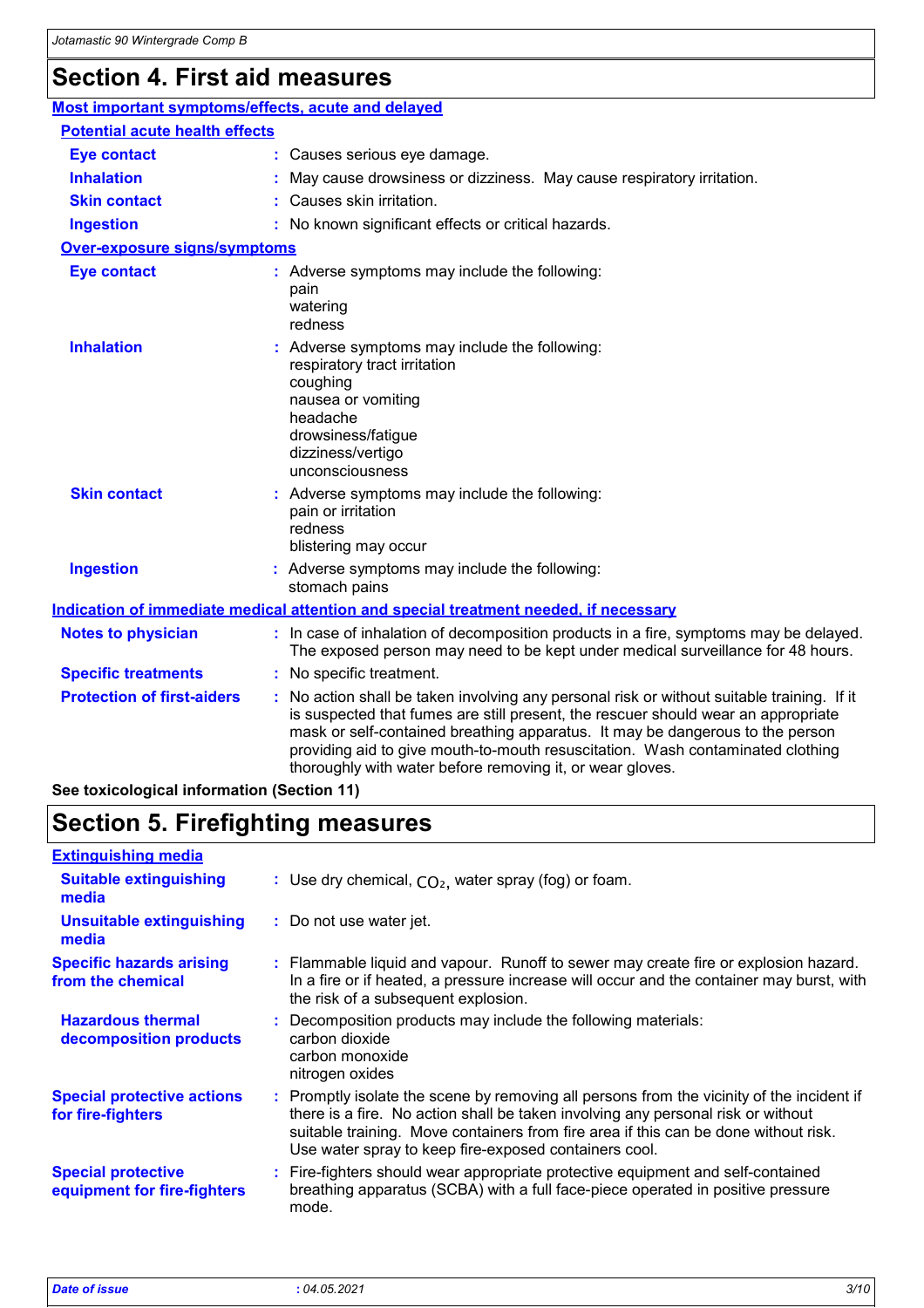### **Section 6. Accidental release measures**

|                                                             | Personal precautions, protective equipment and emergency procedures                                                                                                                                                                                                                                                                                                                                                                                                                                                                                                                                                                                                                                                                                                     |
|-------------------------------------------------------------|-------------------------------------------------------------------------------------------------------------------------------------------------------------------------------------------------------------------------------------------------------------------------------------------------------------------------------------------------------------------------------------------------------------------------------------------------------------------------------------------------------------------------------------------------------------------------------------------------------------------------------------------------------------------------------------------------------------------------------------------------------------------------|
| <b>For non-emergency</b><br>personnel                       | : No action shall be taken involving any personal risk or without suitable training.<br>Evacuate surrounding areas. Keep unnecessary and unprotected personnel from<br>entering. Do not touch or walk through spilt material. Shut off all ignition sources.<br>No flares, smoking or flames in hazard area. Do not breathe vapour or mist.<br>Provide adequate ventilation. Wear appropriate respirator when ventilation is<br>inadequate. Put on appropriate personal protective equipment.                                                                                                                                                                                                                                                                           |
| For emergency responders :                                  | If specialised clothing is required to deal with the spillage, take note of any<br>information in Section 8 on suitable and unsuitable materials. See also the<br>information in "For non-emergency personnel".                                                                                                                                                                                                                                                                                                                                                                                                                                                                                                                                                         |
| <b>Environmental precautions</b>                            | : Avoid dispersal of spilt material and runoff and contact with soil, waterways, drains<br>and sewers. Inform the relevant authorities if the product has caused environmental<br>pollution (sewers, waterways, soil or air).                                                                                                                                                                                                                                                                                                                                                                                                                                                                                                                                           |
| <b>Methods and material for containment and cleaning up</b> |                                                                                                                                                                                                                                                                                                                                                                                                                                                                                                                                                                                                                                                                                                                                                                         |
| <b>Small spill</b>                                          | : Stop leak if without risk. Move containers from spill area. Use spark-proof tools and<br>explosion-proof equipment. Dilute with water and mop up if water-soluble.<br>Alternatively, or if water-insoluble, absorb with an inert dry material and place in an<br>appropriate waste disposal container. Dispose of via a licensed waste disposal<br>contractor.                                                                                                                                                                                                                                                                                                                                                                                                        |
| <b>Large spill</b>                                          | : Stop leak if without risk. Move containers from spill area. Use spark-proof tools and<br>explosion-proof equipment. Approach the release from upwind. Prevent entry into<br>sewers, water courses, basements or confined areas. Wash spillages into an<br>effluent treatment plant or proceed as follows. Contain and collect spillage with non-<br>combustible, absorbent material e.g. sand, earth, vermiculite or diatomaceous earth<br>and place in container for disposal according to local regulations (see Section 13).<br>Dispose of via a licensed waste disposal contractor. Contaminated absorbent<br>material may pose the same hazard as the spilt product. Note: see Section 1 for<br>emergency contact information and Section 13 for waste disposal. |

# **Section 7. Handling and storage**

#### **Precautions for safe handling**

| <b>Protective measures</b>                                                       | : Put on appropriate personal protective equipment (see Section 8). Do not get in<br>eyes or on skin or clothing. Do not breathe vapour or mist. Do not ingest. Use only<br>with adequate ventilation. Wear appropriate respirator when ventilation is<br>inadequate. Do not enter storage areas and confined spaces unless adequately<br>ventilated. Keep in the original container or an approved alternative made from a<br>compatible material, kept tightly closed when not in use. Store and use away from<br>heat, sparks, open flame or any other ignition source. Use explosion-proof electrical<br>(ventilating, lighting and material handling) equipment. Use only non-sparking tools.<br>Take precautionary measures against electrostatic discharges. Empty containers<br>retain product residue and can be hazardous. Do not reuse container. |
|----------------------------------------------------------------------------------|--------------------------------------------------------------------------------------------------------------------------------------------------------------------------------------------------------------------------------------------------------------------------------------------------------------------------------------------------------------------------------------------------------------------------------------------------------------------------------------------------------------------------------------------------------------------------------------------------------------------------------------------------------------------------------------------------------------------------------------------------------------------------------------------------------------------------------------------------------------|
| <b>Advice on general</b><br>occupational hygiene                                 | : Eating, drinking and smoking should be prohibited in areas where this material is<br>handled, stored and processed. Workers should wash hands and face before<br>eating, drinking and smoking. Remove contaminated clothing and protective<br>equipment before entering eating areas. See also Section 8 for additional<br>information on hygiene measures.                                                                                                                                                                                                                                                                                                                                                                                                                                                                                                |
| <b>Conditions for safe storage,</b><br>including any<br><b>incompatibilities</b> | : Store in accordance with local regulations. Store in a segregated and approved<br>area. Store in original container protected from direct sunlight in a dry, cool and well-<br>ventilated area, away from incompatible materials (see Section 10) and food and<br>drink. Store locked up. Eliminate all ignition sources. Separate from oxidising<br>materials. Keep container tightly closed and sealed until ready for use. Containers<br>that have been opened must be carefully resealed and kept upright to prevent<br>leakage. Do not store in unlabelled containers. Use appropriate containment to<br>avoid environmental contamination. See Section 10 for incompatible materials<br>before handling or use.                                                                                                                                      |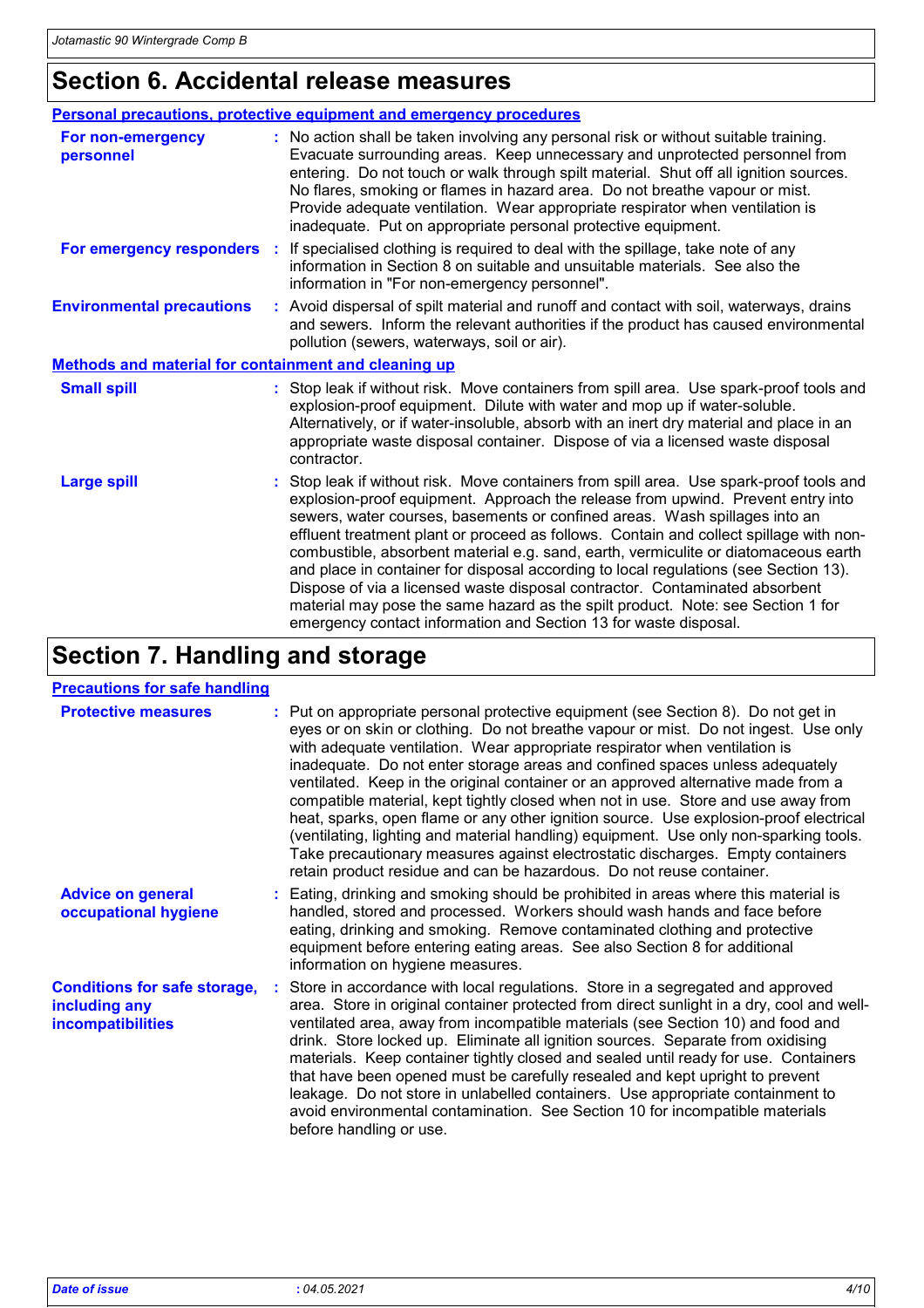# **Section 8. Exposure controls/personal protection**

### **Control parameters**

**Occupational exposure limits**

| <b>Ingredient name</b>                            |                                                                                                                                                                                                                                                                                                                                                                                                  | <b>Exposure limits</b>                                                                                                                                                                                                                                                                                                                                                                                                                                                                                                                                                                                                                                                                                                                                                   |  |  |
|---------------------------------------------------|--------------------------------------------------------------------------------------------------------------------------------------------------------------------------------------------------------------------------------------------------------------------------------------------------------------------------------------------------------------------------------------------------|--------------------------------------------------------------------------------------------------------------------------------------------------------------------------------------------------------------------------------------------------------------------------------------------------------------------------------------------------------------------------------------------------------------------------------------------------------------------------------------------------------------------------------------------------------------------------------------------------------------------------------------------------------------------------------------------------------------------------------------------------------------------------|--|--|
| butan-1-ol<br>ethylenediamine                     |                                                                                                                                                                                                                                                                                                                                                                                                  | <b>Workplace Safety and Health Act</b><br>(Singapore, 2/2006).<br>PEL (short term): 152 mg/m <sup>3</sup> 15 minutes.<br>PEL (short term): 50 ppm 15 minutes.<br><b>Workplace Safety and Health Act</b><br>(Singapore, 2/2006).<br>PEL (long term): 25 mg/m <sup>3</sup> 8 hours.<br>PEL (long term): 10 ppm 8 hours.                                                                                                                                                                                                                                                                                                                                                                                                                                                    |  |  |
| <b>Appropriate engineering</b><br><b>controls</b> | limits. Use explosion-proof ventilation equipment.                                                                                                                                                                                                                                                                                                                                               | : Use only with adequate ventilation. Use process enclosures, local exhaust<br>ventilation or other engineering controls to keep worker exposure to airborne<br>contaminants below any recommended or statutory limits. The engineering controls<br>also need to keep gas, vapour or dust concentrations below any lower explosive                                                                                                                                                                                                                                                                                                                                                                                                                                       |  |  |
| <b>Environmental exposure</b><br><b>controls</b>  |                                                                                                                                                                                                                                                                                                                                                                                                  | Emissions from ventilation or work process equipment should be checked to ensure<br>they comply with the requirements of environmental protection legislation. In some<br>cases, fume scrubbers, filters or engineering modifications to the process<br>equipment will be necessary to reduce emissions to acceptable levels.                                                                                                                                                                                                                                                                                                                                                                                                                                            |  |  |
| <b>Individual protection measures</b>             |                                                                                                                                                                                                                                                                                                                                                                                                  |                                                                                                                                                                                                                                                                                                                                                                                                                                                                                                                                                                                                                                                                                                                                                                          |  |  |
| <b>Hygiene measures</b>                           | safety showers are close to the workstation location.                                                                                                                                                                                                                                                                                                                                            | : Wash hands, forearms and face thoroughly after handling chemical products, before<br>eating, smoking and using the lavatory and at the end of the working period.<br>Appropriate techniques should be used to remove potentially contaminated clothing.<br>Wash contaminated clothing before reusing. Ensure that eyewash stations and                                                                                                                                                                                                                                                                                                                                                                                                                                 |  |  |
| <b>Eye/face protection</b>                        | instead.                                                                                                                                                                                                                                                                                                                                                                                         | : Safety eyewear complying to EN 166 should be used when a risk assessment<br>indicates this is necessary to avoid exposure to liquid splashes, mists, gases or<br>dusts. If contact is possible, the following protection should be worn, unless the<br>assessment indicates a higher degree of protection: chemical splash goggles and/<br>or face shield. If inhalation hazards exist, a full-face respirator may be required                                                                                                                                                                                                                                                                                                                                         |  |  |
| <b>Skin protection</b>                            |                                                                                                                                                                                                                                                                                                                                                                                                  |                                                                                                                                                                                                                                                                                                                                                                                                                                                                                                                                                                                                                                                                                                                                                                          |  |  |
| <b>Hand protection</b>                            | resistance to any individual or combination of chemicals.<br>storage, maintenance and replacement must be followed.<br>material.<br>correctly.<br>chemical damage and poor maintenance.<br>applied once exposure has occurred.<br>Wear suitable gloves tested to EN374.<br>Recommended, gloves(breakthrough time) > 8 hours: neoprene<br>Not recommended, gloves(breakthrough time) < 1 hour: PE | : There is no one glove material or combination of materials that will give unlimited<br>The breakthrough time must be greater than the end use time of the product.<br>The instructions and information provided by the glove manufacturer on use,<br>Gloves should be replaced regularly and if there is any sign of damage to the glove<br>Always ensure that gloves are free from defects and that they are stored and used<br>The performance or effectiveness of the glove may be reduced by physical/<br>Barrier creams may help to protect the exposed areas of the skin but should not be<br>May be used, gloves(breakthrough time) 4 - 8 hours: butyl rubber, Viton®, 4H,<br>Teflon, Barricade, CPF 3, Responder, nitrile rubber, PVC, polyvinyl alcohol (PVA) |  |  |
|                                                   | use, as included in the user's risk assessment.                                                                                                                                                                                                                                                                                                                                                  | For right choice of glove materials, with focus on chemical resistance and time of<br>penetration, seek advice by the supplier of chemical resistant gloves.<br>The user must check that the final choice of type of glove selected for handling this<br>product is the most appropriate and takes into account the particular conditions of                                                                                                                                                                                                                                                                                                                                                                                                                             |  |  |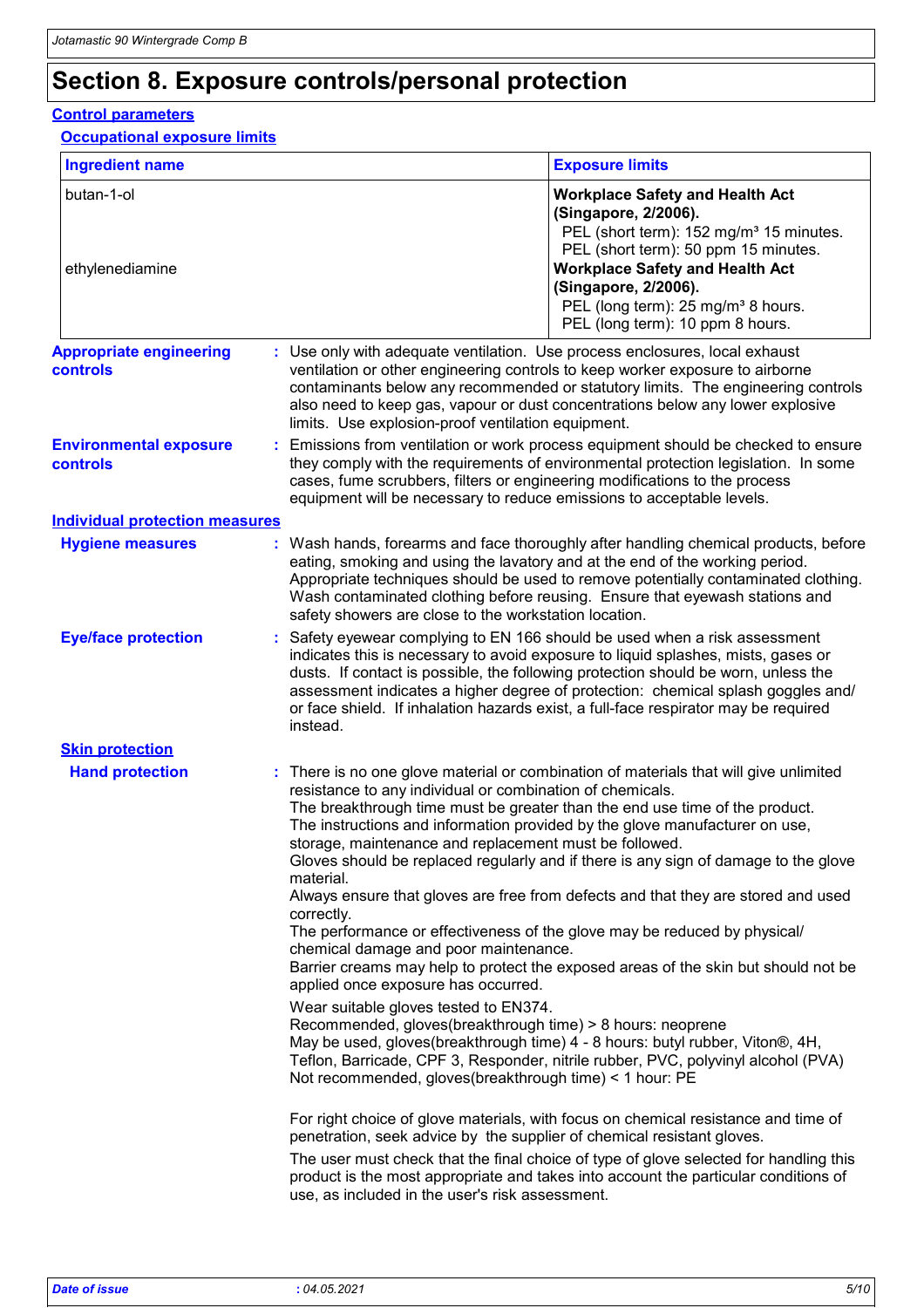### **Section 8. Exposure controls/personal protection**

| <b>Body protection</b>        | : Personal protective equipment for the body should be selected based on the task<br>being performed and the risks involved and should be approved by a specialist<br>before handling this product. When there is a risk of ignition from static electricity,<br>wear anti-static protective clothing. For the greatest protection from static<br>discharges, clothing should include anti-static overalls, boots and gloves. |
|-------------------------------|-------------------------------------------------------------------------------------------------------------------------------------------------------------------------------------------------------------------------------------------------------------------------------------------------------------------------------------------------------------------------------------------------------------------------------|
| <b>Other skin protection</b>  | : Appropriate footwear and any additional skin protection measures should be<br>selected based on the task being performed and the risks involved and should be<br>approved by a specialist before handling this product.                                                                                                                                                                                                     |
| <b>Respiratory protection</b> | : Based on the hazard and potential for exposure, select a respirator that meets the<br>appropriate standard or certification. Respirators must be used according to a<br>respiratory protection program to ensure proper fitting, training, and other important<br>aspects of use.                                                                                                                                           |

# **Section 9. Physical and chemical properties**

| <b>Appearance</b>                                 |                                                                                  |
|---------------------------------------------------|----------------------------------------------------------------------------------|
| <b>Physical state</b>                             | $:$ Liquid.                                                                      |
| <b>Colour</b>                                     | : Various colours.                                                               |
| <b>Odour</b>                                      | Characteristic.                                                                  |
| <b>Odour threshold</b>                            | : Not available.                                                                 |
| pH                                                | Not applicable.                                                                  |
| <b>Melting point</b>                              | : Not applicable.                                                                |
| <b>Boiling point</b>                              | : Lowest known value: $119^{\circ}$ C (246.2°F) (butan-1-ol).                    |
| <b>Flash point</b>                                | : Closed cup: $35^{\circ}$ C (95 $^{\circ}$ F)                                   |
| <b>Burning time</b>                               | : Not applicable.                                                                |
| <b>Burning rate</b>                               | : Not applicable.                                                                |
| <b>Evaporation rate</b>                           | : 0.44 (butan-1-ol) compared with butyl acetate                                  |
| <b>Flammability (solid, gas)</b>                  | : Not applicable.                                                                |
| Lower and upper explosive<br>(flammable) limits   | $: 1.4 - 11.3%$                                                                  |
| <b>Vapour pressure</b>                            | : Highest known value: <1 kPa (<7.5 mm Hg) (at $20^{\circ}$ C) (butan-1-ol).     |
| <b>Vapour density</b>                             | : Highest known value: $2.6$ (Air = 1) (butan-1-ol).                             |
| <b>Relative density</b>                           | : $1$ g/cm <sup>3</sup>                                                          |
| <b>Solubility</b>                                 | Insoluble in the following materials: cold water and hot water.                  |
| <b>Solubility in water</b>                        | : Not available.                                                                 |
| <b>Partition coefficient: n-</b><br>octanol/water | : Not available.                                                                 |
| <b>Auto-ignition temperature</b>                  | : Lowest known value: $355^{\circ}$ C (671°F) (butan-1-ol).                      |
| <b>Decomposition temperature</b>                  | : Not available.                                                                 |
| <b>SADT</b>                                       | : Not available.                                                                 |
| <b>Viscosity</b>                                  | Dynamic: Highest known value: 2.95 cP (butan-1-ol)<br>Kinematic (40C): >20.5 cSt |

### **Section 10. Stability and reactivity**

| <b>Reactivity</b>                            | : No specific test data related to reactivity available for this product or its ingredients.                                                                                 |
|----------------------------------------------|------------------------------------------------------------------------------------------------------------------------------------------------------------------------------|
| <b>Chemical stability</b>                    | : The product is stable.                                                                                                                                                     |
| <b>Possibility of hazardous</b><br>reactions | : Under normal conditions of storage and use, hazardous reactions will not occur.                                                                                            |
| <b>Conditions to avoid</b>                   | : Avoid all possible sources of ignition (spark or flame). Do not pressurise, cut, weld,<br>braze, solder, drill, grind or expose containers to heat or sources of ignition. |
| <b>Incompatible materials</b>                | : Keep away from the following materials to prevent strong exothermic reactions:<br>oxidising agents, strong alkalis, strong acids.                                          |
| <b>Hazardous decomposition</b><br>products   | : Under normal conditions of storage and use, hazardous decomposition products<br>should not be produced.                                                                    |
| <b>SADT</b>                                  | : Not available.                                                                                                                                                             |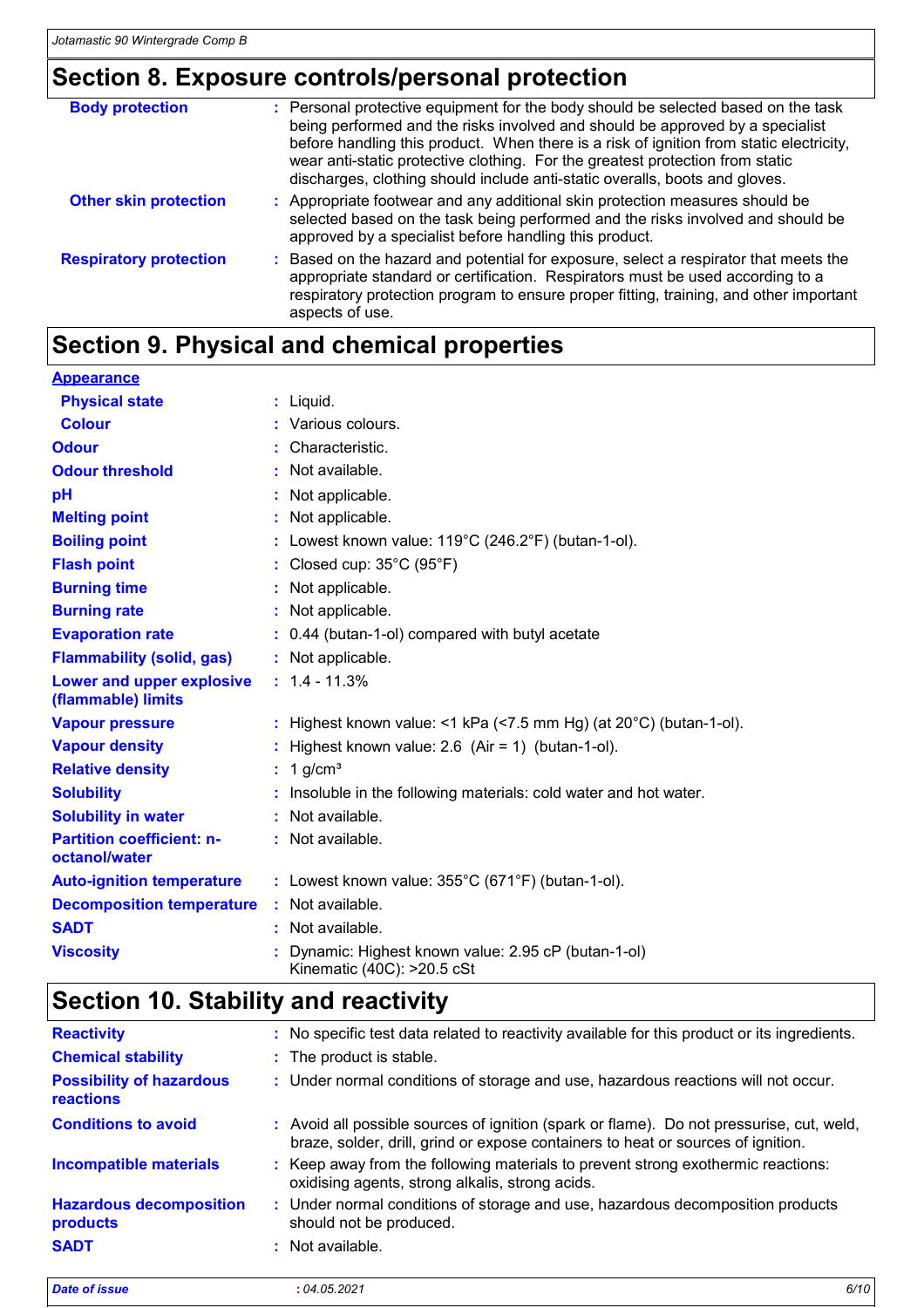# **Section 11. Toxicological information**

#### **Information on toxicological effects**

#### **Acute toxicity**

| <b>Product/ingredient name</b>  | Result                                     | <b>Species</b> | <b>Dose</b>             | <b>Exposure</b> |
|---------------------------------|--------------------------------------------|----------------|-------------------------|-----------------|
| I butan-1-ol<br>ethylenediamine | LD50 Oral<br><b>LC50 Inhalation Vapour</b> | Rat<br>Rat     | 790 mg/kg<br>7 mg/l     | 4 hours         |
|                                 | LD50 Dermal<br>LD50 Oral                   | Rabbit<br>Rat  | 730 uL/kg<br>1200 mg/kg |                 |

#### **Irritation/Corrosion**

| <b>Product/ingredient name</b> | Result                                                                       | <b>Species</b>               | <b>Score</b> | <b>Exposure</b>                          | <b>Observation</b> |
|--------------------------------|------------------------------------------------------------------------------|------------------------------|--------------|------------------------------------------|--------------------|
| ethylenediamine                | Eyes - Severe irritant                                                       | Rabbit                       |              | 24 hours 750                             |                    |
|                                | Eyes - Severe irritant<br>Skin - Moderate irritant<br>Skin - Severe irritant | Rabbit<br>Rabbit<br>l Rabbit |              | lug<br>750 ug<br>$450$ mg<br>24 hours 10 |                    |
|                                |                                                                              |                              |              | mg                                       |                    |

#### **Sensitisation**

| <b>Product/ingredient name</b> | <b>Route of</b><br>exposure | <b>Species</b>                  | <b>Result</b> |
|--------------------------------|-----------------------------|---------------------------------|---------------|
| ethylenediamine                | skin                        | Mammal - species<br>unspecified | Sensitising   |

#### **Mutagenicity**

Not available.

#### **Carcinogenicity**

Not available.

#### **Reproductive toxicity**

Not available.

#### **Teratogenicity**

Not available.

#### **Specific target organ toxicity (single exposure)**

| <b>Name</b>  | <b>Category</b> | <b>Route of</b><br><b>exposure</b> | <b>Target organs</b>              |
|--------------|-----------------|------------------------------------|-----------------------------------|
| I butan-1-ol | Category 3      |                                    | Respiratory tract<br>l irritation |
|              | Category 3      |                                    | Narcotic effects                  |

**Specific target organ toxicity (repeated exposure)**

Not available.

#### **Aspiration hazard**

Not available.

#### **Information on likely routes :** Not available.

**of exposure**

| <b>Potential acute health effects</b> |                                                                              |
|---------------------------------------|------------------------------------------------------------------------------|
| <b>Eye contact</b>                    | : Causes serious eye damage.                                                 |
| <b>Inhalation</b>                     | : May cause drowsiness or dizziness. May cause respiratory irritation.       |
| <b>Skin contact</b>                   | : Causes skin irritation.                                                    |
| <b>Ingestion</b>                      | : No known significant effects or critical hazards.                          |
|                                       | Symptoms related to the physical, chemical and toxicological characteristics |
| <b>Eye contact</b>                    | : Adverse symptoms may include the following:<br>pain<br>watering<br>redness |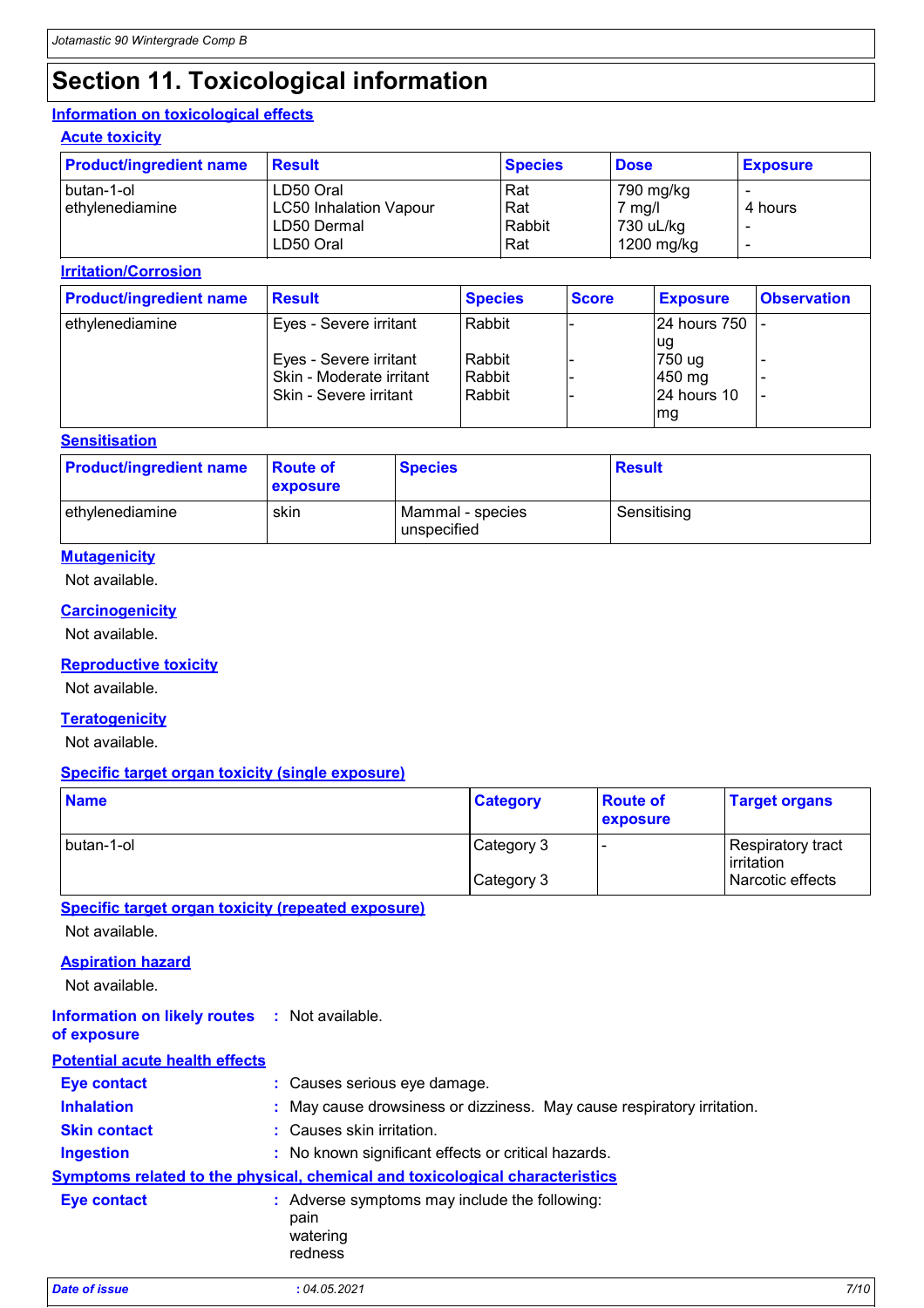# **Section 11. Toxicological information**

| <b>Inhalation</b>                       | : Adverse symptoms may include the following:<br>respiratory tract irritation<br>coughing<br>nausea or vomiting<br>headache<br>drowsiness/fatigue<br>dizziness/vertigo<br>unconsciousness |                  |
|-----------------------------------------|-------------------------------------------------------------------------------------------------------------------------------------------------------------------------------------------|------------------|
| <b>Skin contact</b>                     | : Adverse symptoms may include the following:<br>pain or irritation<br>redness<br>blistering may occur                                                                                    |                  |
| <b>Ingestion</b>                        | : Adverse symptoms may include the following:<br>stomach pains                                                                                                                            |                  |
|                                         | Delayed and immediate effects as well as chronic effects from short and long-term exposure                                                                                                |                  |
| <b>Short term exposure</b>              |                                                                                                                                                                                           |                  |
| <b>Potential immediate</b><br>effects   | : Not available.                                                                                                                                                                          |                  |
| <b>Potential delayed effects</b>        | : Not available.                                                                                                                                                                          |                  |
| <b>Long term exposure</b>               |                                                                                                                                                                                           |                  |
| <b>Potential immediate</b><br>effects   | : Not available.                                                                                                                                                                          |                  |
| <b>Potential delayed effects</b>        | : Not available.                                                                                                                                                                          |                  |
| <b>Potential chronic health effects</b> |                                                                                                                                                                                           |                  |
| Not available.                          |                                                                                                                                                                                           |                  |
| <b>General</b>                          | : No known significant effects or critical hazards.                                                                                                                                       |                  |
| <b>Carcinogenicity</b>                  | No known significant effects or critical hazards.                                                                                                                                         |                  |
| <b>Mutagenicity</b>                     | No known significant effects or critical hazards.                                                                                                                                         |                  |
| <b>Teratogenicity</b>                   | No known significant effects or critical hazards.                                                                                                                                         |                  |
| <b>Developmental effects</b>            | No known significant effects or critical hazards.                                                                                                                                         |                  |
| <b>Fertility effects</b>                | : No known significant effects or critical hazards.                                                                                                                                       |                  |
| <b>Numerical measures of toxicity</b>   |                                                                                                                                                                                           |                  |
| <b>Acute toxicity estimates</b>         |                                                                                                                                                                                           |                  |
| <b>Route</b>                            |                                                                                                                                                                                           | <b>ATE value</b> |

| Route         | <b>ATE value</b> |
|---------------|------------------|
| <b>Oral</b>   | 2500 mg/kg       |
| <b>Dermal</b> | 33333.33 mg/kg   |
|               |                  |

## **Section 12. Ecological information**

#### **Toxicity**

| <b>Product/ingredient name</b> | <b>Result</b>                      | <b>Species</b>                | <b>Exposure</b> |
|--------------------------------|------------------------------------|-------------------------------|-----------------|
| lethylenediamine               | Acute EC50 100000 µg/l Fresh water | Algae - Chlorella pyrenoidosa | 96 hours        |
|                                | Acute LC50 115.7 mg/l Fresh water  | Fish - Pimephales promelas    | 96 hours        |
|                                | Chronic NOEC 160 µg/l Fresh water  | Daphnia - Daphnia magna       | 21 days         |

#### **Persistence/degradability**

#### Not available.

**Bioaccumulative potential**

| <b>Product/ingredient name</b> | $LogPow$ | <b>BCF</b> | <b>Potential</b> |
|--------------------------------|----------|------------|------------------|
| butan-1-ol<br>ethylenediamine  | $-7.02$  |            | low<br>low       |

#### **Mobility in soil**

| : Not available. |
|------------------|
|                  |

**coefficient (KOC)**

**Other adverse effects** : No known significant effects or critical hazards.

*Date of issue* **:** *04.05.2021 8/10*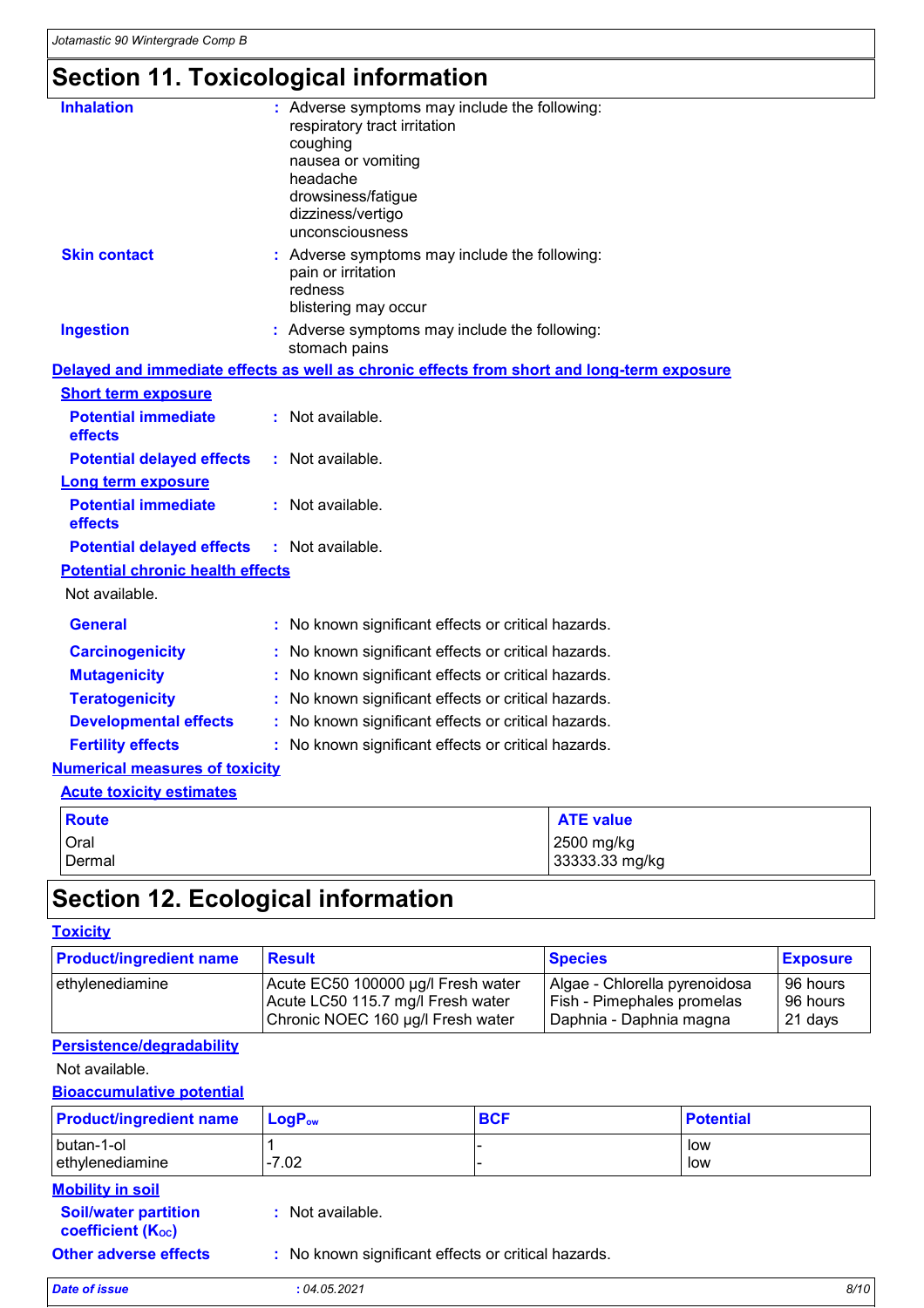# **Section 13. Disposal considerations**

#### **Disposal methods :**

The generation of waste should be avoided or minimised wherever possible. Disposal of this product, solutions and any by-products should at all times comply with the requirements of environmental protection and waste disposal legislation and any regional local authority requirements. Dispose of surplus and nonrecyclable products via a licensed waste disposal contractor. Waste should not be disposed of untreated to the sewer unless fully compliant with the requirements of all authorities with jurisdiction. Waste packaging should be recycled. Incineration or landfill should only be considered when recycling is not feasible. This material and its container must be disposed of in a safe way. Care should be taken when handling emptied containers that have not been cleaned or rinsed out. Empty containers or liners may retain some product residues. Vapour from product residues may create a highly flammable or explosive atmosphere inside the container. Do not cut, weld or grind used containers unless they have been cleaned thoroughly internally. Avoid dispersal of spilt material and runoff and contact with soil, waterways, drains and sewers.

Do not allow to enter drains or watercourses. Material and/or container must be disposed of as hazardous waste.

## **Section 14. Transport information**

|                                      | <b>UN</b>     | <b>IMDG</b>                              | <b>IATA</b>   |
|--------------------------------------|---------------|------------------------------------------|---------------|
| <b>UN number</b>                     | <b>UN1263</b> | <b>UN1263</b>                            | <b>UN1263</b> |
| <b>UN proper</b><br>shipping name    | Paint         | Paint                                    | Paint         |
| <b>Transport hazard</b><br>class(es) | 3             | $\mathbf{3}$                             | 3             |
| <b>Packing group</b>                 | Ш             | $\mathbf{III}$                           | III           |
| <b>Environmental</b><br>hazards      | No.           | No.                                      | No.           |
| <b>Additional</b><br>information     | -             | <b>Emergency schedules F-E,</b><br>$S-E$ | ۰             |

#### **Additional information**

Transport in accordance with ADR/RID, IMDG/IMO and ICAO/IATA and national regulation.

| <b>ADR / RID</b>                                                          | $:$ Tunnel restriction code: (D/E)<br>Hazard identification number: 30                                                                                                                                                                          |
|---------------------------------------------------------------------------|-------------------------------------------------------------------------------------------------------------------------------------------------------------------------------------------------------------------------------------------------|
|                                                                           | ADR/RID: Viscous substance. Not restricted, ref. chapter 2.2.3.1.5 (applicable to<br>receptacles $\leq$ 450 litre capacity).                                                                                                                    |
| <b>IMDG</b>                                                               | : IMDG: Viscous substance. Transport in accordance with paragraph 2.3.2.5<br>(applicable to receptacles $\leq$ 450 litre capacity).                                                                                                             |
|                                                                           | Special precautions for user : Transport within user's premises: always transport in closed containers that are<br>upright and secure. Ensure that persons transporting the product know what to do in<br>the event of an accident or spillage. |
| <b>Transport in bulk according : Not available.</b><br>to IMO instruments |                                                                                                                                                                                                                                                 |

### **Section 15. Regulatory information**

**Singapore - hazardous chemicals under government control** None.